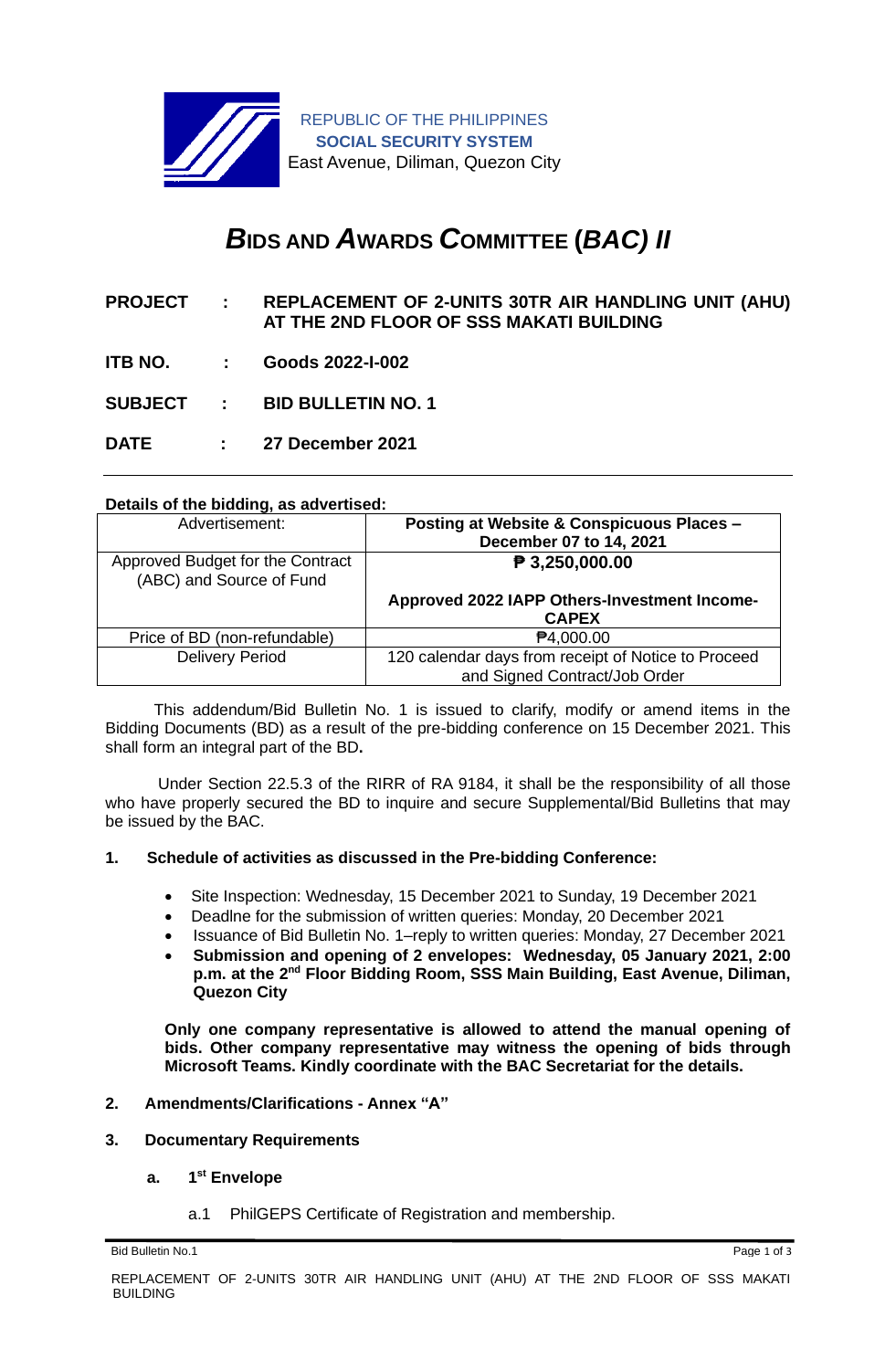In case of uploaded document/s, which validity period had already expired, submit the updated document/s.

- a.2 Statement of all its Ongoing Government and Private Contracts, including contracts awarded but not yet started, if any, whether similar or not similar in nature and complexity to the contract to be bid;
- a.3 Statement of Single Largest Completed Contract (SLCC) similar to the project to be bid, **with supporting documents**, equivalent to at least **50% of the ABC**, completed **within five (5) years** prior to the submission and opening of bids, adjusted by the bidder to current prices using PSA's consumer price index;

For this purpose, similar contracts shall refer to Supply and installation of Air Handling Unit (AHU).

- a.4 NFCC Computation or committed Line of Credit (form supplied)
- a.5 JVA, in case of Joint Venture Class "B" Documents (Each partner of the joint venture shall submit the legal eligibility documents. The submission of technical and financial eligibility documents by any of the joint venture partners constitute compliance, except for SSS Clearance that must be complied by all JV partners);
- a.6 Bid Security (2% of the ABC for Cash or Manager's/Cashier's Check payable to SSS or Bank Draft of the ABC, 5% of the ABC for Surety Bond **or** Bid Securing Declaration – form supplied) and **a copy of the Authority to Notarize from the Notary Public).**
- a.7 Technical Documents project requirements
	- Section VI Schedule of Requirements (page 29)
	- Section VII Statement of Compliance with the Technical Specifications (pages 30 to 33)
- a.8 Omnibus Sworn Statement **and a copy of the Authority to Notarize from the Notary Public.**
- a.9 Foreign ownership limited to those allowed under the rules may participate in this Project, provided must submit any of the following:
	- Copy of Treaty, International or Executive Agreement; Or

• Certification from the relevant government office of their country stating that Filipinos are allowed to participate in government procurement activities for the same item or product.

• Certification from the DTI if the Bidder claims preference as a Domestic Bidder or Domestic Entity.

# **b. Checklist of the 2nd envelope:**

- b.1 Bid Form (form supplied) pages 38 to 40
- b.2 Bid Breakdown (form supplied) page 41

## **c. Additional Requirements to be submitted by the bidder with the Lowest Calculated Bid**

- c.1 2020 Income Tax Return filed through Electronic Filing and Payment System (EFPS) corresponding to the submitted Audited Financial Statement;
- c.2 Quarterly VAT for the period April to September 2021 or latest available Quarterly VAT;
- c.3 Documents listed in the Platinum Membership and updates, if any;

Bid Bulletin No.1 Page 2 of 3